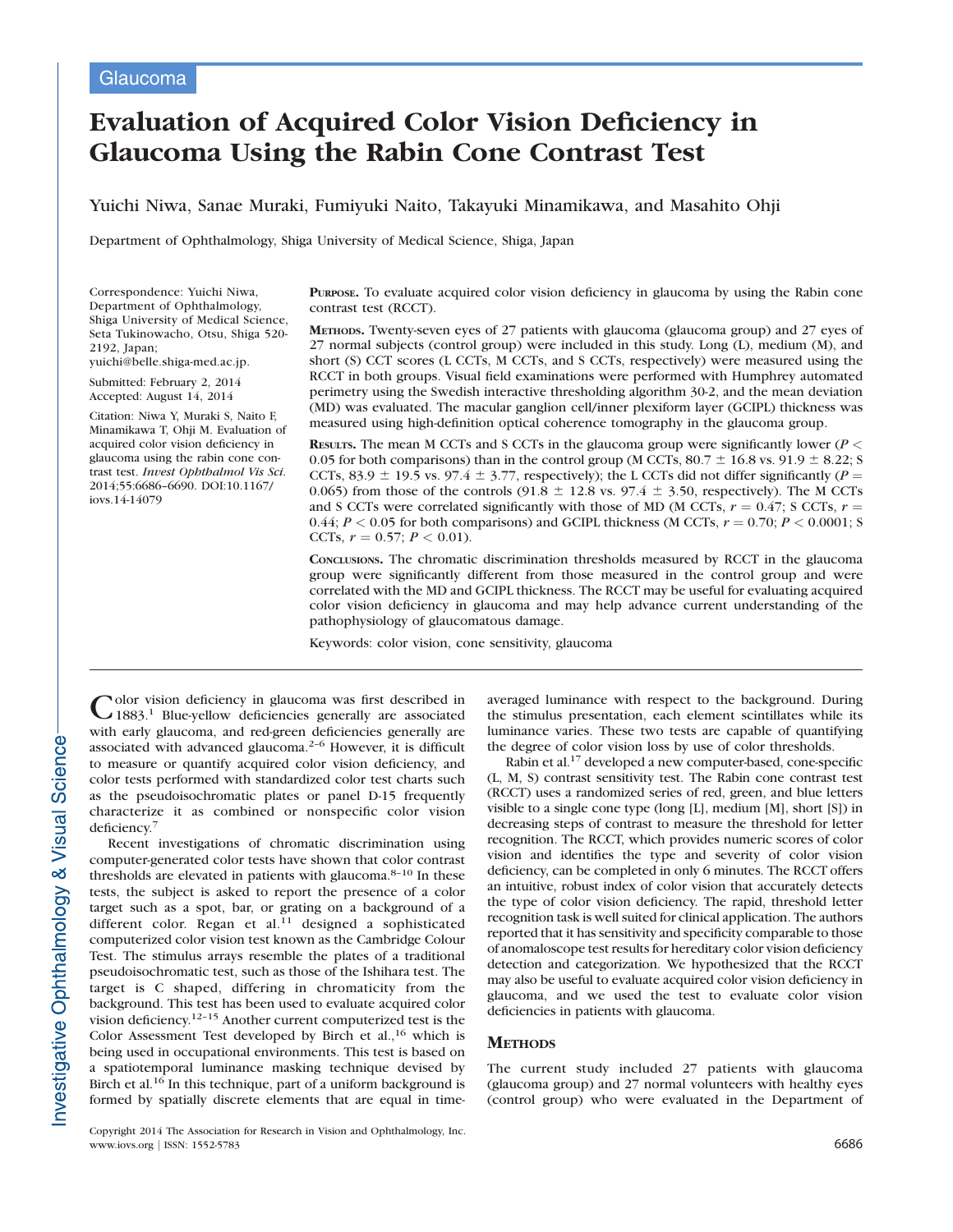Ophthalmology, Shiga University Medical Science Hospital. Examinations with Ishihara pseudoisochromatic plates (Kanehara-Shuppan Co. Ltd., Tokyo, Japan) and standard pseudoisochromatic plates part 1 (Igaku-Shoin, Tokyo, Japan) were performed to exclude patients with congenital color vision deficiency.

The patients with glaucoma underwent a comprehensive ophthalmic examination that included a medical history review, measurement of the best-corrected visual acuity (BCVA) determined with Landolt C charts, measurement of intraocular pressure (IOP), slit-lamp examination, gonioscopy, and fundus examination. Visual field examinations were performed with Humphrey automated perimetry (Humphrey field analyzer using a 30-2 grid and the Swedish interactive threshold algorithm [Carl Zeiss Meditec, Dublin, CA, USA]). The inclusion criteria for patients with glaucoma were a BCVA of 20/20 or better, a refractive error of -10.00 diopters or less, an open angle on gonioscopic examination, characteristic glaucomatous structural changes, and glaucomatous visual field defects with or without an elevated IOP. The criteria for the glaucomatous visual field defects included glaucoma hemifield test results outside the normal limits, pattern standard deviation with a P value of <5% or a cluster of fewer than three points in the pattern deviation plot in one hemifield (superior or inferior) with a  $P < 5%$ , one of which must have a  $P < 1%$ .<sup>18</sup> If both eyes of a patient had glaucoma, the eye with the better visual field was included in this study. If a patient had one glaucomatous eye, the glaucomatous eye was included in this study. Macular scanning was obtained using high-definition optical coherence tomography (OCT; Cirrus; Carl Zeiss Meditec). The ganglion cell analysis algorithm was used to detect the macular ganglion cell-inner plexiform layer (GCIPL) and measure the average thickness of the overall GCIPL.

The eyes of the volunteers were categorized as normal if they had a BCVA of 20/20 or better, a refractive error of  $-10.00$ diopters or less, an IOP of 21 mm Hg or less, and an optic disc head that appeared normal. Only one eye of each patient was randomly selected. Subjects with normal eyes did not undergo visual field examinations and OCT examinations.

The exclusion criteria for both groups were congenital color vision deficiency, cataract with nuclear sclerosis exceeding  $2+$  (according to the Emery-Little system<sup>19</sup>), evidence of vitreoretinal disease, history of any ophthalmic surgery, systemic disease that might affect visual function (e.g., diabetes, hypertension, anemia, cerebrovascular disease, or renal disease), or a history of dementia.

### Rabin Cone Contrast Test

The L, M, and S cone contrast test scores (L CCTs, M CCTs, and S CCTs, respectively) were measured using the commercially available Rabin Cone Contrast Test (Provideo CCT Plus system; Innova Systems, Burr Ridge, IL, USA) in both study groups. The RCCT measures the contrast threshold levels of red, green, and blue cones. The RCCT presents a randomized series of red, green, and blue letters visible to a single cone type (L, M, or S). A letter of one color (D, E, F, H, N, P, R, U, V, Z in Arial bold font; L and M cones, 20/300; S cone, 20/400) is presented in the center of the display (Inspiron One 2330 computer; Dell, Round Rock, TX, USA). The letter and background have the same luminance and differ only in chromaticity. Due to overlapping cone functions, it is impossible to limit stimulation to a single cone type, but by maintaining equal stimulation in the letter and background (undetectable) for two cone types while systematically stimulating the third, the letter is detectable only by a single class of cones. The subject identifies the letters aloud. The letters decrease from a clearly visible cone contrast to a threshold level (L and M cone, 27.5%–

| TABLE 1. | Demographics of the Study Groups |  |  |  |
|----------|----------------------------------|--|--|--|
|----------|----------------------------------|--|--|--|

| Group                              |
|------------------------------------|
| 17/10                              |
| $59.3 \pm 11.0$                    |
| $-0.10 \pm 0.06$                   |
| $13.7 \pm 2.9$<br>$-2.63 \pm 3.01$ |
|                                    |

BCVA, best corrected visual acuity; logMar, logarithm of the minimum angle of resolution; IOP, intraocular pressure; SD, standard deviation.

1%; S cone, 173%–7%). The RCCT is conducted monocularly in a dark room at 36 inches; distance correction  $(+0.75 \text{ diopter})$  is worn if improved visibility of the letters is reported. The cone contrast sensitivity scores are normalized to a 100-point scale (passing scores are 75 points or more).

## Statistical Analysis

All statistical analyses were performed using Prism 6 software (GraphPad, Inc., La Jolla, CA, USA). The Mann-Whitney  $U$  test was used to compare the baseline characteristics between the 2 groups and the RCCT scores between the 2 groups. The Fisher exact test was used to compare the number of eyes with failing scores  $\left(\langle 75 \rangle\right)$  between the two groups. The Spearman rank correlation test was used to analyze the correlation between the RCCT scores and mean deviation (MD) or GCIPL thickness in the glaucoma group. A  $\ddot{P}$  value of  $\leq 0.05$  was considered significant.

The institutional review board of Shiga University of Medical Science approved the review of patient data for this study. All participants provided written informed consent and the study adhered to the tenets of the Declaration of Helsinki.

## **RESULTS**

No patient failed color vision testing with the Ishihara pseudoisochromatic plates and standard pseudoisochromatic plates part 1 in the both glaucoma and control groups. The mean  $\pm$  SD patient age was 63.7  $\pm$  9.5 years in the glaucoma group and 59.3  $\pm$  11.0 years in the control group. Table 1 shows the patient demographics in the two groups. There were no significant differences between the two groups in terms of age, sex, BCVA, IOP, or refractive error. The numbers of eyes with failing scores (<75) are shown in Table 2. Four eyes (15%) in the glaucoma group and no eyes in the control group had reduced L CCTs, a between-group difference that did not reach significance ( $P = 0.11$ ). However, 11 eyes (41%) in the glaucoma group and 1 eye (4%) in the control group had reduced M CCTs, and 9 eyes (33%) in the glaucoma group and 1 eye (4%) in the control group had reduced S CCTs. Both between-group differences were significant ( $P < 0.005$ ).

The mean L CCTs tended to be lower in the glaucoma group than in the control group (L CCTs,  $91.8 \pm 12.8$  vs.  $97.4 \pm 3.50$ , respectively), but the differences did not reach significance  $(P = 0.065)$ . The mean M and S CCTs were significantly lower (M CCTs, 80.7  $\pm$  16.8 vs. 91.9  $\pm$  8.22, respectively,  $P < 0.05$ ;

TABLE 2. Number of Eyes With a Failing Score (<75)

| Group          | L CCT | <b>M CCT</b> | <b>S CCT</b> |
|----------------|-------|--------------|--------------|
| Glaucoma/total | 4/27  | 11/27        | 9/27         |
| Control/total  | 0/27  | 1/27         | 1/27         |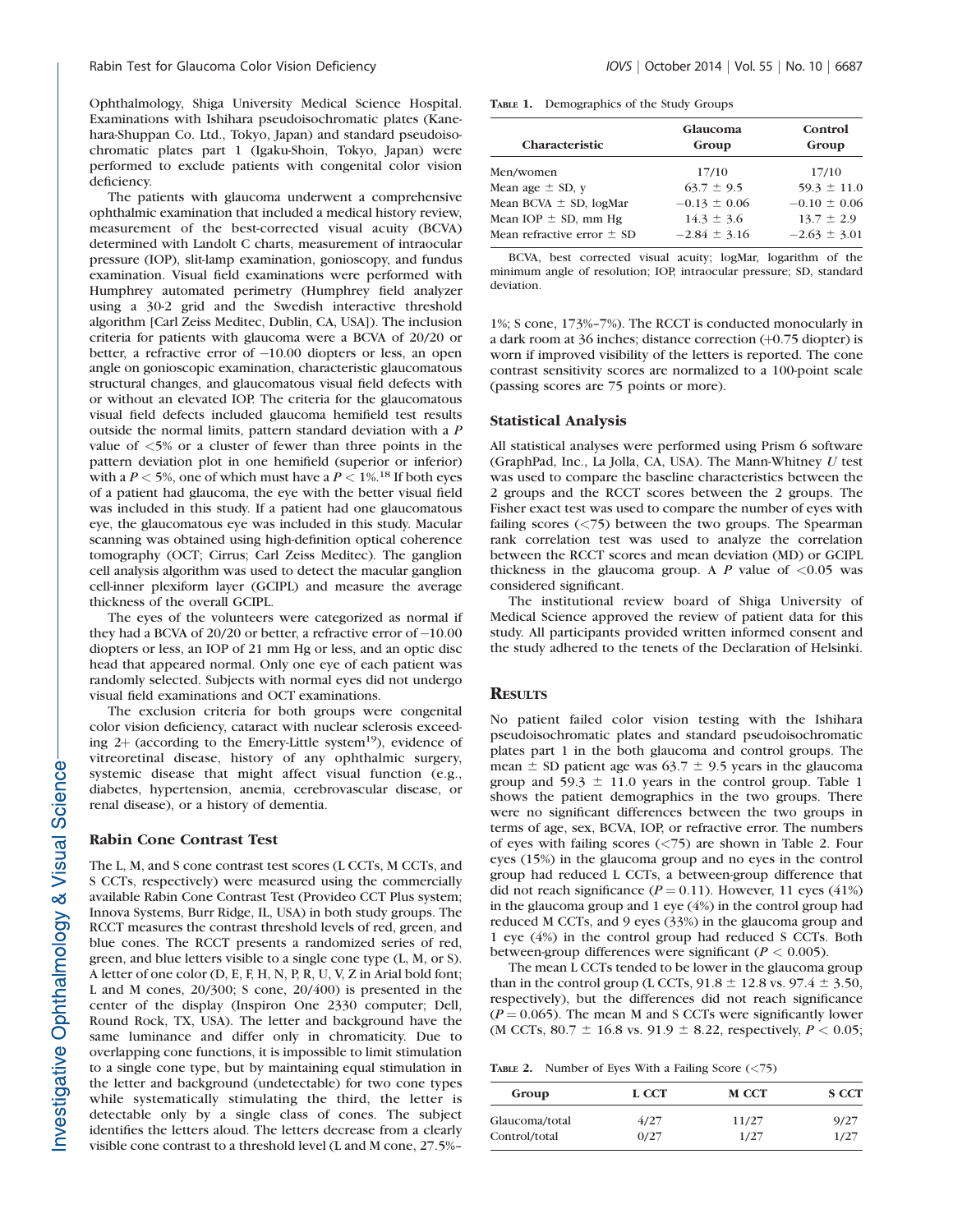

FIGURE 1. RCCT results for each cone are compared between those of the glaucoma group  $(\bullet)$  and the control group  $(\bigcirc)$ . The mean M and S CCTs in the glaucoma group are significantly lower ( $P < 0.05$  for both comparisons) than those in the control group (M CCTs =  $80.7 \pm 16.8$ , vs. 91.9  $\pm$  8.22, respectively; S CCTs = 83.9  $\pm$  19.5 vs. 97.4  $\pm$  3.77, respectively).

S CCTs, 83.9  $\pm$  19.5 vs. 97.4  $\pm$  3.77, respectively, P < 0.05) in the glaucoma group than in the control group (Fig. 1). In the glaucoma group, the correlations were statistically significant between L CCTs and M CCTs  $(r = 0.42, P < 0.05)$  and M CCTs and between L CCTs and S CCTs  $(r = 0.48, P < 0.05)$  but not between L CCTs and S CCTs  $(r = 0.216, P = 0.28)$ .

The mean MD in the glaucoma group was  $-5.7 \pm 4.7$  decibels (dB) (range,  $-0.48$  to  $-13.77$  dB). The M and S CCTs were correlated significantly with the MD (M CCTs,  $r = 0.47, P < 0.05; S$ CCTs,  $r = 0.44$ ,  $P < 0.05$ ). The mean GCIPL thickness in the glaucoma group (68.9  $\pm$  8.31 µm [range, 56–83 µm]) was significantly correlated with the M and S CCTs (M CCTs,  $r = 0.70$ ,  $P < 0.0001$ ; SCCTs,  $r = 0.57$ ,  $P < 0.01$ ). However, the LCCTs were not correlated significantly with the MD or GCIPL (MD,  $r = 0.037$ ,  $P = 0.85$ ; GCIPL,  $r = 0.27$ ,  $P = 0.17$ ) (Figs. 2, 3).

## **DISCUSSION**

In the current study, the mean M and S CCTs in the glaucoma group were significantly lower ( $P < 0.05$  for both comparisons) than in the control group. The mean L CCTs in the glaucoma group tended to be lower than in the control group, although the differences did not reach significance ( $P = 0.065$ ). Loss of blueyellow sensitivity is the most common form of acquired color vision deficiency in patients with glaucoma.<sup>2-6</sup> A few previous studies have reported selective loss of red-green sensitivity. Greenstein et al.<sup>20</sup> studied foveal chromatic sensitivity in glaucoma by using flicker photometry and reported similar sensitivity losses for both the red-green and blue-yellow opponent systems. Alvarez et al. $21$  reported selective loss of red-green chromatic sensitivity in glaucoma. Castelo-Branco<sup>15</sup> examined acquired color vision deficiency in glaucoma by using the Cambridge color test and reported the presence of macular function damage in the both blue-yellow and red-green opponent pathways. Rabin<sup>22</sup> used the RCCT to quantify the threshold of cone-specific contrast of acquired color vision deficiency under various ocular conditions and in various diseases and reported that M cone contrast sensitivity was more susceptible than L and S cone sensitivity. Our current results are consistent with results of these reports. Foveal chromatic sensitivity loss may not be restricted to the blue-yellow opponent pathway but may also include the red-green opponent pathway. In addition, the current study shows statistically significant correlations between L CCTs and M CCTs  $(r=0.42, P < 0.05)$  and M CCTs and S CCTs  $(r=0.48, P < 0.05)$  in eyes affected by glaucoma. Using the Color Assessment Test by Birch et al.,<sup>16</sup> Rauscher et al.<sup>23</sup> found that redgreen loss is almost as common as blue-yellow loss in glaucoma patients. Our current results also imply a correlation between red-green and blue-yellow loss in glaucoma patients.

In the current study, 11 eyes (41%) and 9 eyes (33%) in the glaucoma group had failing M CCTs and S CCTs, respectively. The failing scores of our study were relatively small. Measuring foveal color contrast sensitivity, Falcao-Reis et al.<sup>24</sup> found color contrast sensitivity thresholds of more than 2 SD above the normal mean in 69% of glaucoma patients and 32% of ocular hypertensive patients. Color contrast thresholds overlapped among those of normal subjects, ocular hypertension patients, and glaucoma patients. An appropriate cutoff point to separate normal from glaucoma patients would therefore be difficult to find. In addition, our RCCT results reflect foveal performance, whereas early glaucomatous damage occurs in the peripheral part of the vision field.<sup>25</sup> Using a peripheral color contrast test of their own devising, Yu et al.<sup>10</sup> showed that all glaucoma patients had more than 2 SDs above the normal mean threshold. Thus, the peripheral loss of color vision in glaucoma may well be greater than the foveal loss.

The current study shows a significant decrement in M and S but not L CCTs in the glaucoma group. The healthy human crystalline lens gradually becomes yellow as part of the normal aging process. This yellowing may preferentially affect the blueyellow losses. However, there were no significant differences in age between the two groups in this study. Moreover, patients with severe cataract (nuclear sclerosis exceeding 2+, BCVA  $\langle 20/20 \rangle$  were excluded from this study. The current results show that pre-receptor spectral filters are unlikely to have a significant effect. Another possible explanation may be related to cone numbers. Listed in order of abundance from most to least, these are L, M, and S cones (7%). If we posit that inputs from cones are balanced by gain mechanisms, $26$  damage to the



FIGURE 2. Correlation between CCT scores and MD in the glaucoma group is shown. (A) Correlation between L CCTs and MD. (B) Correlation between M CCTs and MD. (C) Correlation between S CCTs and MD. Correlations were determined by the Spearman rank correlation test.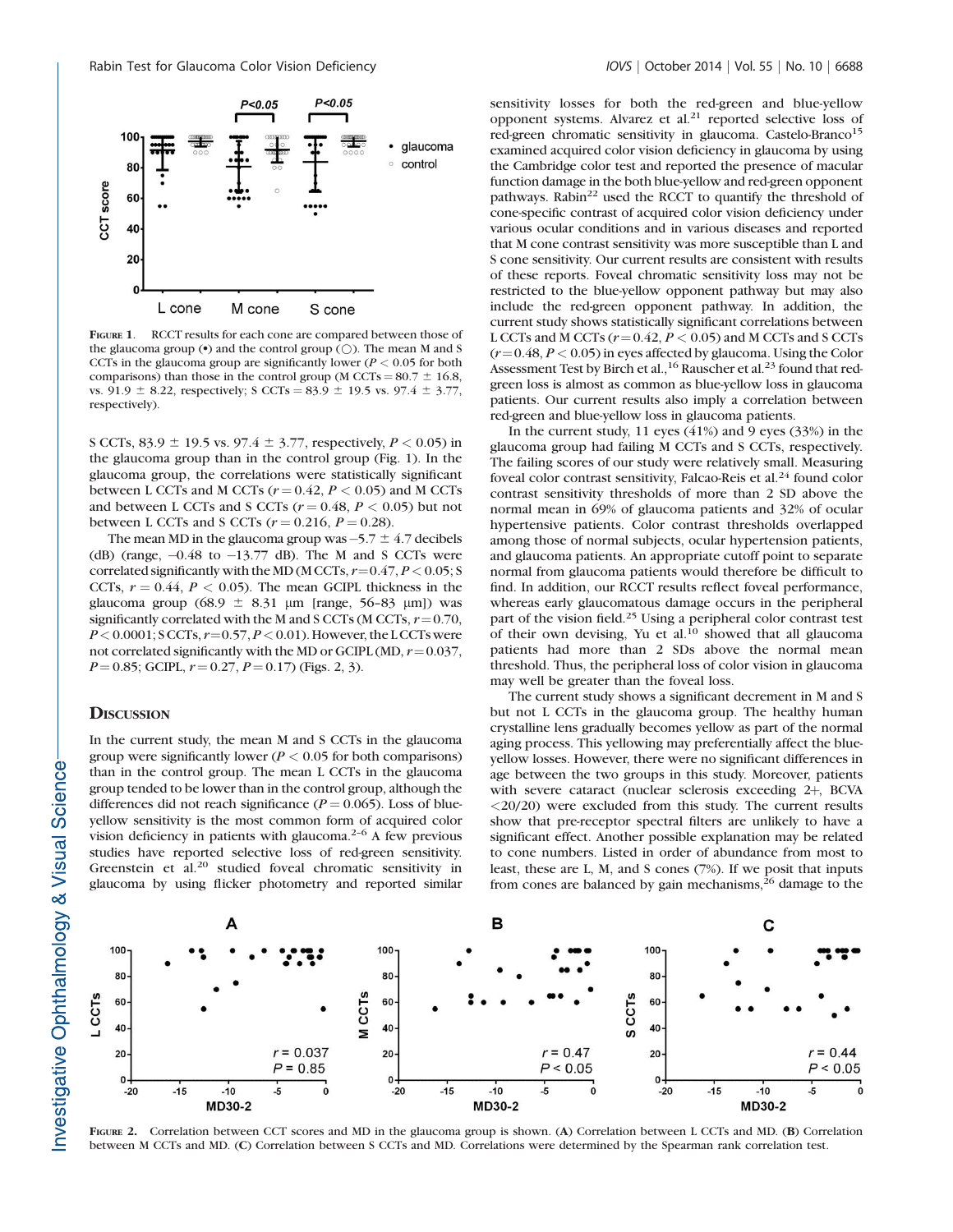

FIGURE 3. Correlation between the CCT scores and GCIPL thickness in the glaucoma group. (A) Correlation between L CCTs and GCIPL. (B) Correlation between M CCTs and GCIPL. (C) Correlation between S CCTs and GCIPL. Correlations were determined by the Spearman rank correlation test.

gain mechanisms may affect the pathways in a manner inversely proportional to the size of the cone population. Fewer cones may increase vulnerability to pathology.

It has been suggested that there are individual variations of spectral sensitivity of L and M cones in normal trichromacy. One source of variation is the Ser180Ala polymorphism in the L cone pigment gene.<sup>27</sup> Another source of variation is the existence of several types of L/M hybrid cone photopigments.28,29 In addition, it is becoming increasingly appreciated that the ratio of L to M cones varies widely in the retina.<sup>30,31</sup> The variability of the photopigments with different spectral properties and the variability of L-to-M ratio in normal trichromacy may reflect the failure to isolate single cone responses. However, several studies have reported that individuals do not seem to have correspondingly different color vision.32,33 Rabin et al.<sup>17</sup> (who developed the RCCT) reported that the RCCT has almost 100% specificity for confirming normal color vision and that the RCCT score was rarely outside normal limits, despite its relatively large variability in normal trichromacy. Our current results are consistent with those of that report. A plastic neural normalization mechanism may exist that allows the visual system to use information to compensate for individual differences in the cone ratio and make perception uniform.<sup>26</sup>

The M and S CCTs were correlated significantly with those of the MD ( $P < 0.05$ ). Quantifying acquired color vision deficiencies using the Farnsworth-Munsell 100-hue test (100 hue FM), Flammer and Drance<sup>6</sup> and Papaconstantinou et al.<sup>34</sup> reported significant correlations between the total error score of the 100-hue FM and the indices of the visual field tests in eyes with glaucoma. However, 100-hue FM is not feasible for routine clinical use. The RCCT enables us to measure chromatic contrast threshold faster and more easily. The measurement of chromatic contrast threshold using the RCCT may be useful for monitoring glaucoma progression.

In the current study, the M and S CCTs were correlated significantly ( $P < 0.01$ ) with the GCIPL thickness. Glaucoma is a disease caused by progressive retinal ganglion cell loss associated with characteristic structural changes. Recent advances in OCT techniques have allowed quantitative measurement of individual retinal layers and their changes. Several reports have found a qualitative correlation between local loss in visual sensitivity and local thickness of the GCIPL.<sup>35-38</sup> However, these reports failed to evaluate chromatic deficiency and used conventional white-on-white perimetry to detect loss of visual function. No relationship has been reported between structural changes detected by OCT and chromatic deficiency in glaucoma. Our results may suggest a correlation between anatomic abnormalities detected by OCT and chromatic discrimination thresholds measured by RCCT.

However, we do not expect to find cone-specific sensitivity loss in glaucoma because this disease has its greatest effect on ganglion cells that transmit already-transformed color opponent signals; L and M cone isolating stimuli modulate not only red-green and but also blue-yellow color opponent pathways. In addition, L and M cone results reflect the relative inputs to this blue-yellow pathway. The reason that the M CCTs have the strongest correlation with the visual field indices and the thickness of GCIPL is not well understood. Our results confirm that color vision deficiency is acquired in glaucoma and may be useful to clarify the pathophysiology of glaucomatous damage.

The current study had some limitations. First, we screened for the presence of congenital color vision deficiency using pseudoisochromatic plates. However, the only way to ensure that color vision deficiency has a congenital cause is through analysis of molecular genetics.39 Therefore, congenital color vision deficiency might not be excluded strictly in this study. Second, each step of the RCCT has been simplified to make the test easier to administer. Cone contrast thresholds for normal observers are usually at ceiling performance levels, making correlation with subtle deficiencies difficult. Third, this was a cross-sectional study, and we did not know whether low RCCT scores can predict glaucomatous progression. Confirmatory longitudinal studies are needed. Last, the number of current patients was small. A study with more patients is warranted to define more accurately the relationship between RCCT scores and conventional perimetric measures of glaucomatous damage.

In conclusion, the chromatic discrimination thresholds measured by RCCT in the glaucoma group were significantly different from that measured in the control group and were correlated with the MD and GCIPL thickness. The RCCT may be useful for evaluating acquired color vision deficiency in glaucoma and may help advance the current understanding of the pathophysiology of glaucomatous damage.

### Acknowledgments

Disclosure: Y. Niwa, None; S. Muraki, None; F. Naito, None; T. Minamikawa, None; M. Ohji, Carl Zeiss, Meditec (R)

## References

- 1. Bull O. Bemerkungen über den Farbensinn unter verschiedenen physiologischen und pathologischen Verhältnissen. Albrecht von Graefes Archiv für Ophthalmologie. 1883;29:71-116.
- 2. Adams AJ, Rodic R, Husted R, Stamper R. Spectral sensitivity and color discrimination changes in glaucoma and glaucomasuspect patients. Invest Ophthalmol Vis Sci. 1982;23:516-524.